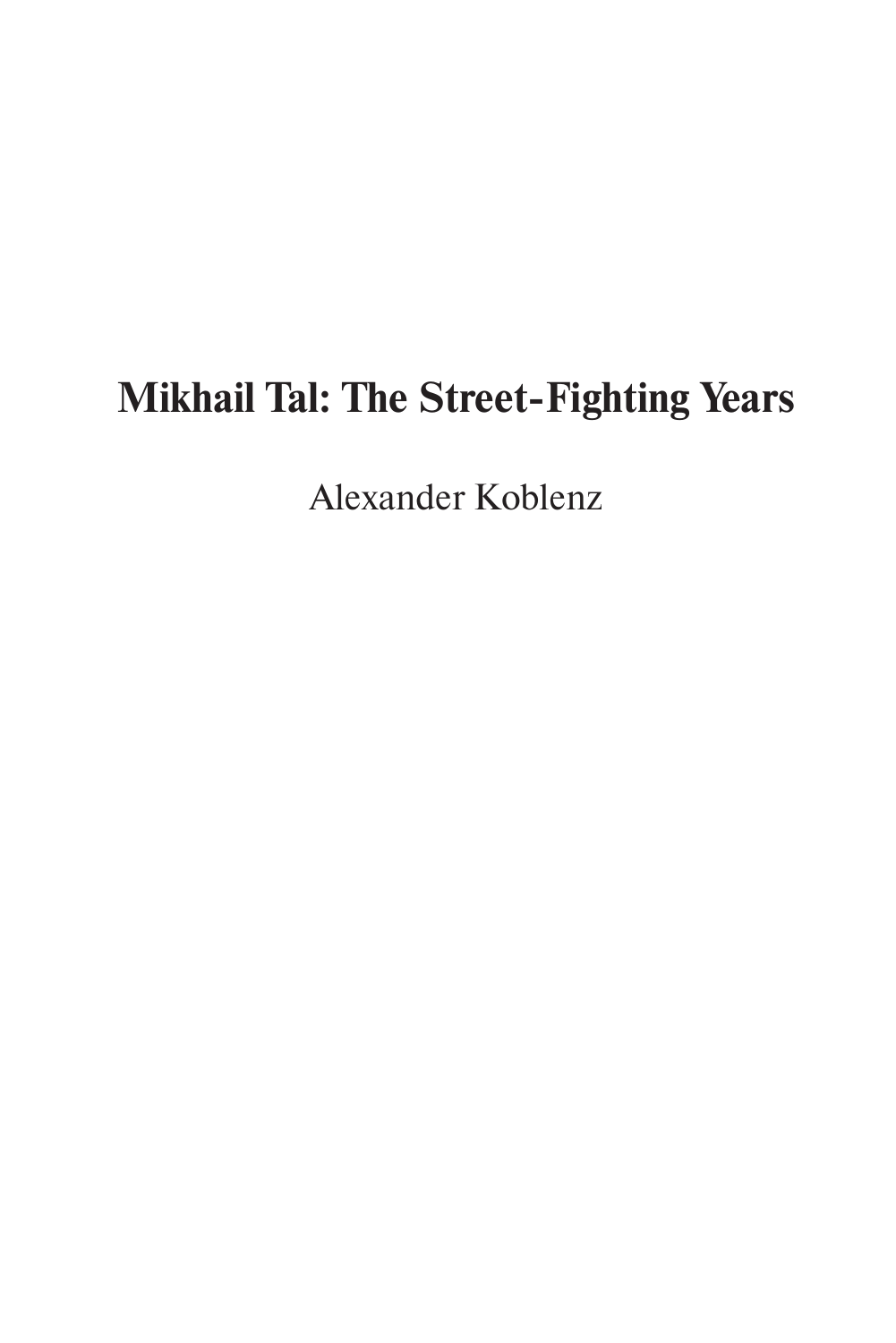## **Mikhail Tal: The Street-Fighting Years Author: Alexander Koblenz Editor: Valeri Bronznik**

Translated from the Russian by Alexei Zakharov Typesetting by Andrei Elkov (www.elkov.ru) © LLC Elk and Ruby Publishing House, 2021 (English version). All rights reserved

Published in Russian and Latvian in the Soviet Union in 1963 by Latvian State Publishing House Riga Analysis of games has been computer-updated by International Master Valeri Bronznik for this 2021 edition

Follow us on Twitter: @ilan\_ruby www.elkandruby.com ISBN 978-5-6041770-5-1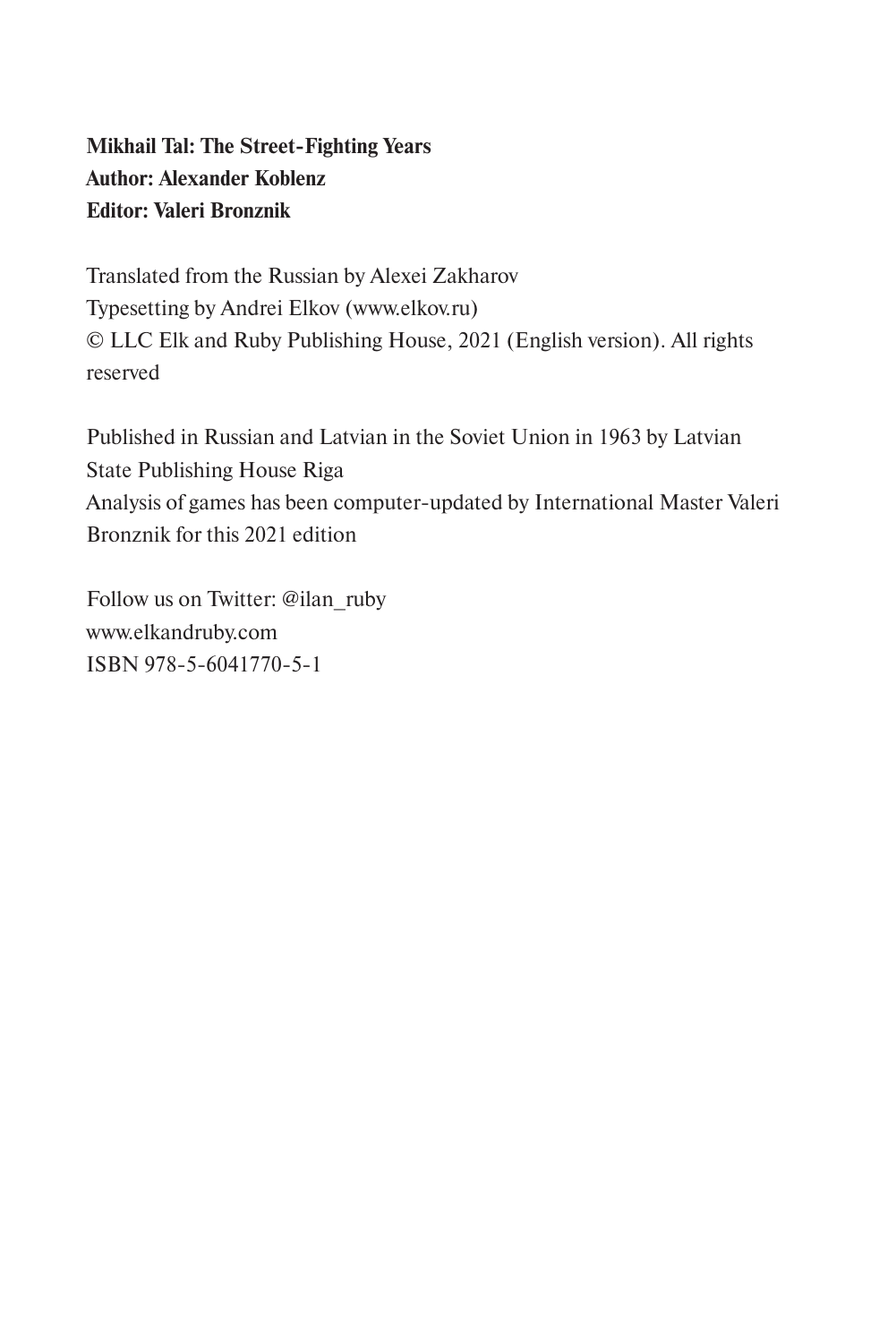## **Contents**

| Reactions after the Candidates Tournament 124 |  |
|-----------------------------------------------|--|
|                                               |  |
|                                               |  |
|                                               |  |
|                                               |  |
|                                               |  |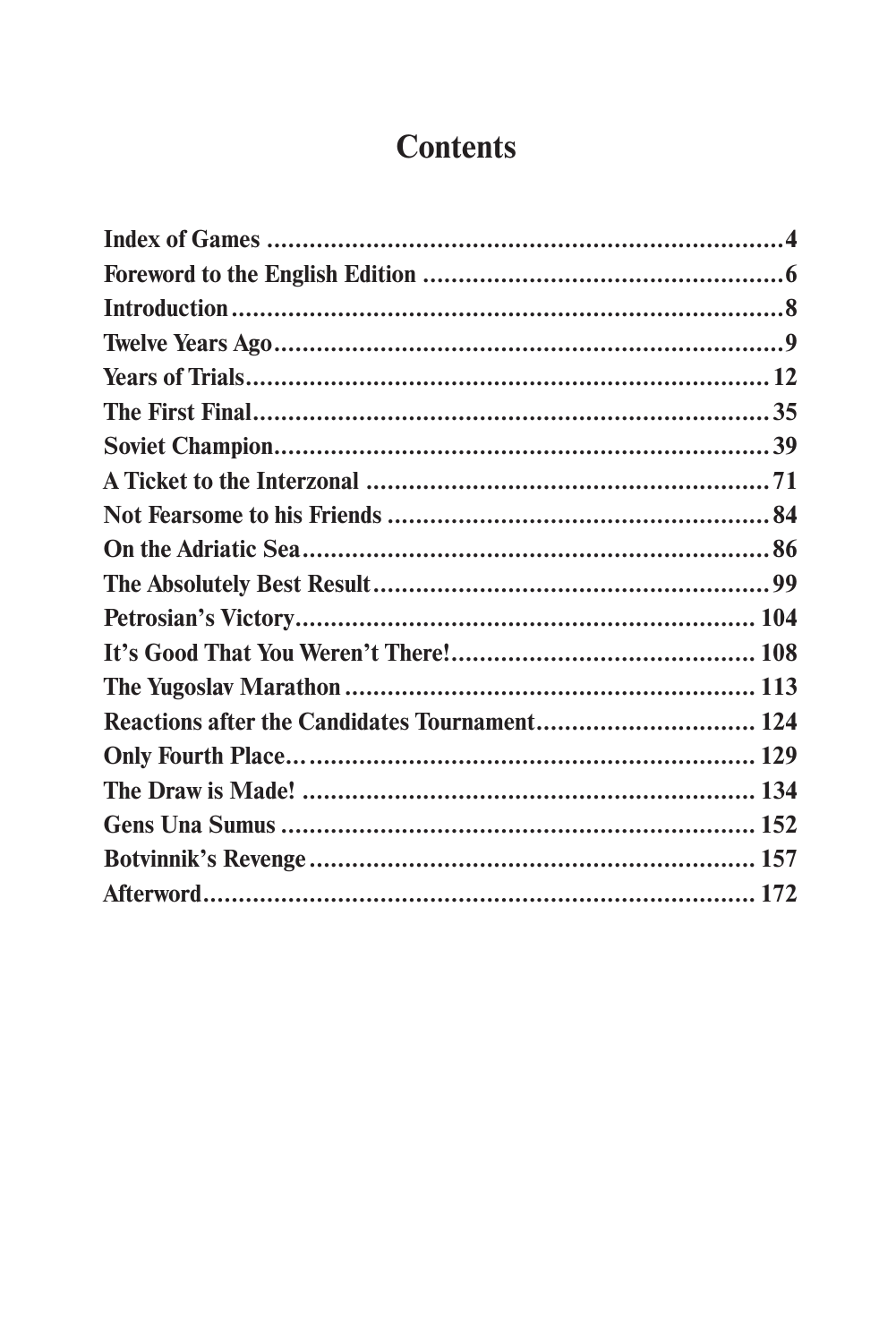#### **Index of Games**

| Game           | White           | <b>Black</b>   | Opening                 | Year |
|----------------|-----------------|----------------|-------------------------|------|
| 1              | M. Tal          | A. Leonov      | Fragment                | 1949 |
| 2              | A. Strautmanis  | M. Tal         | Fragment                | 1951 |
| 3              | I. Birbrager    | M. Tal         | Fragment                | 1953 |
| 4              | K. Klasups      | M. Tal         | Fragment                | 1952 |
| 5              | J. Mileika      | M. Tal         | Fragment                | 1953 |
| 6              | M. Tal          | M. Pasman      | Sicilian Defense        | 1953 |
| $\overline{7}$ | M. Tal          | G. Ilivitsky   | Fragment                | 1953 |
| 8              | V. Saigin       | M. Tal         | Catalan Opening         | 1954 |
| 9              | M. Tal          | V. Saigin      | Fragment                | 1954 |
| 10             | M. Tal          | J. Klovans     | Fragment                | 1954 |
| 11             | M. Tal          | J. Visockis    | Fragment                | 1954 |
| 12             | M. Tal          | L. Aronin      | Caro-Kann Defense       | 1954 |
| 13             | A. Gipslis      | M. Tal         | Fragment                | 1955 |
| 14             | K. Klasups      | M. Tal         | Fragment                | 1955 |
| 15             | I. Lipnitsky    | M. Tal         | Fragment                | 1955 |
| 16             | M. Tal          | E. Vasiukov    | Sicilian Defense        | 1955 |
| 17             | M. Tal          | S. Furman      | Sicilian Defense        | 1955 |
| 18             | M. Tal          | V. Simagin     | Pirc Defense            | 1956 |
| 19             | M. Tal          | Y. Yukhtman    | Fragment                | 1956 |
| 20             | L. Aronson      | M. Tal         | Dutch Defense           | 1957 |
| 21             | M. Tal          | D. Bronstein   | <b>Grunfeld Defense</b> | 1957 |
| 22             | P. Keres        | M. Tal         | Anti-Nimzo-Indian       | 1957 |
| 23             | M. Tal          | T. Petrosian   | <b>French Defense</b>   | 1957 |
| 24             | R. Nezhmetdinov | M. Tal         | Fragment                | 1957 |
| 25             | M. Tal          | V. Antoshin    | Ruy Lopez               | 1957 |
| 26             | M. Tal          | K. Klaman      | Fragment                | 1957 |
| 27             | M. Tal          | L. Aronin      | Fragment                | 1957 |
| 28             | M. Tal          | A. Tolush      | King's Indian Defense   | 1957 |
| 29             | M. Tal          | R. Teschner    | Ruy Lopez               | 1957 |
| 30             | R. Teschner     | M. Tal         | Sicilian Defense        | 1957 |
| 31             | E. Romani       | M. Tal         | Modern Benoni           | 1957 |
| 32             | A. Koblenz      | M. Tal         | Dutch Defense           | 1957 |
| 33             | M. Tal          | A. Koblenz     | Sicilian Defense        | 1957 |
| 34             | M. Tal          | A. Tolush      | Fragment                | 1958 |
| 35             | M. Tal          | I. Boleslavsky | Fragment                | 1958 |
| 36             | Y. Averbakh     | M. Tal         | Modern Benoni           | 1958 |
| 37             | M. Tal          | V. Korchnoi    | Fragment                | 1958 |
| 38             | M. Tal          | E. Geller      | Fragment                | 1958 |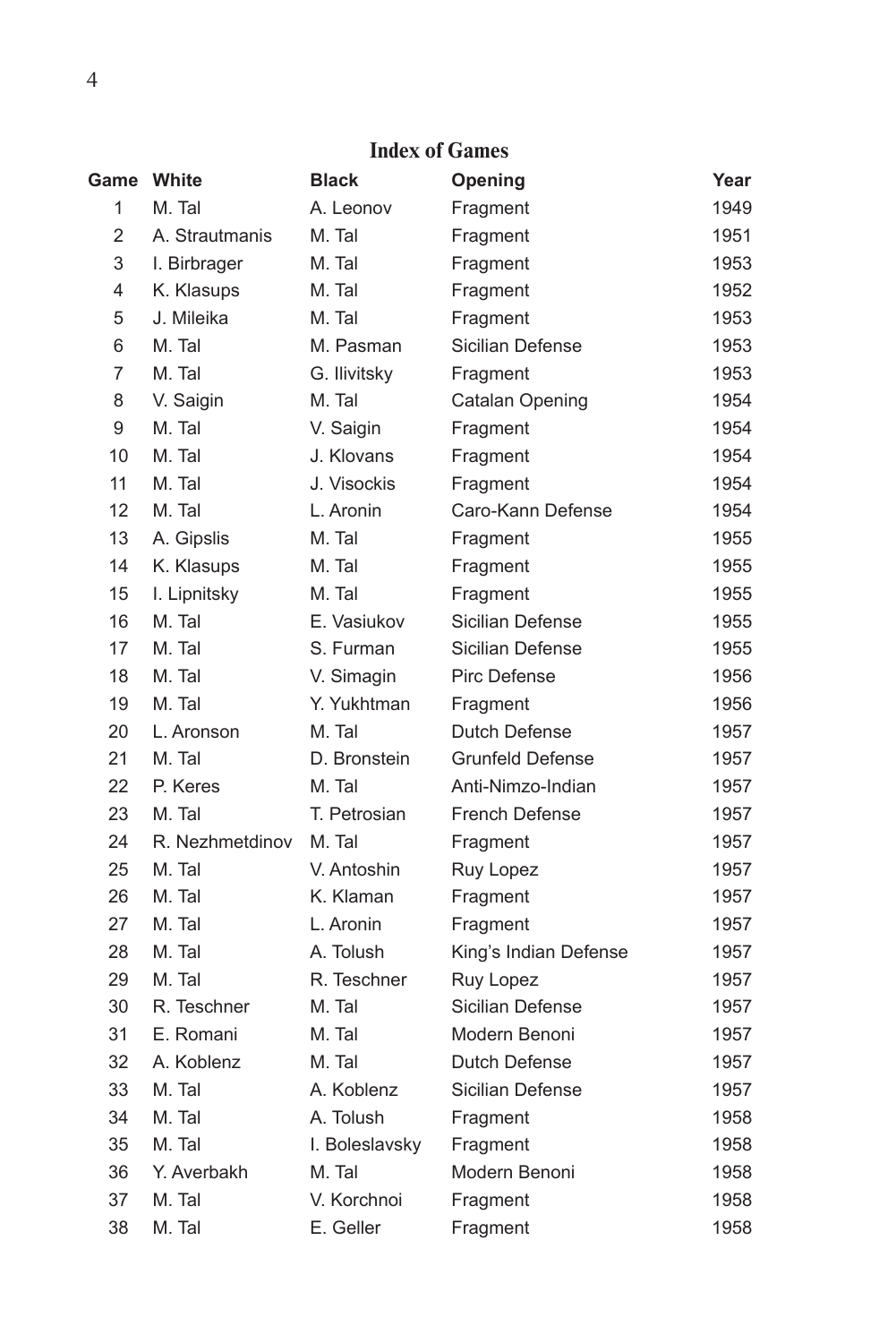| <b>Game White</b> |              | <b>Black</b>      | Opening                 | Year      |
|-------------------|--------------|-------------------|-------------------------|-----------|
| 39                | M. Tal       | S. Furman         | Fragment                | 1958      |
| 40                | B. Spassky   | M. Tal            | Fragment                | 1958      |
| 41                | I. Zilber    | M. Tal            | Fragment                | 1958      |
| 42                | L. Szabo     | M. Tal            | Fragment                | 1958      |
| 43                | A. Matanovic | M. Tal            | Fragment                | 1958      |
| 44                | M. Tal       | M. Filip          | Fragment                | 1958      |
| 45                | M. Tal       | G. Fuster         | Fragment                | 1958      |
| 46                | H. Rossetto  | M. Tal            | King's Indian Defense   | 1958      |
| 47                | M. Tal       | O. Panno          | Ruy Lopez               | 1958      |
| 48                | M. Tal       | H. Golombek       | Caro-Kann Defense       | 1958      |
| 49                | A. Beni      | M. Tal            | Fragment                | 1958      |
| 50                | A. Nikitin   | M. Tal            | Sicilian Defense        | 1959      |
| 51                | E. Geller    | M. Tal            | Modern Benoni           | 1959      |
| 52                | M. Tal       | D. Keller         | Queen's Gambit Declined | 1959      |
| 53                | P. Keres     | M. Tal            | Fragment                | 1959      |
| 54                | M. Tal       | V. Smyslov        | Caro-Kann Defense       | 1959      |
| 55                | V. Smyslov   | M. Tal            | Fragment                | 1959      |
| 56                | P. Keres     | M. Tal            | Fragment                | 1959      |
| 57                | M. Tal       | <b>B.</b> Fischer | Fragment                | 1959      |
| 58                | M. Tal       | S. Gligoric       | Fragment                | 1959      |
| 59                | S. Gligoric  | M. Tal            | Fragment                | 1959      |
| 60                | F. Olafsson  | M. Tal            | Fragment                | 1959      |
| 61                | B. Spassky   | M. Tal            | Ruy Lopez               | 1959      |
| 62                | I. Niemela   | M. Tal            | Modern Benoni           | 1959      |
| 63                | M. Tal       | S. Johannessen    | Fragment                | 1959      |
| 64                | M. Tal       | M. Botvinnik      | French Defense          | 1960 (1)  |
| 65                | M. Botvinnik | M. Tal            | Fragment                | 1960 (6)  |
| 66                | M. Botvinnik | M. Tal            | Fragment                | 1960 (8)  |
| 67                | M. Tal       | M. Botvinnik      | <b>Grunfeld Defense</b> | 1960 (11) |
| 68                | M. Tal       | M. Botvinnik      | Fragment                | 1960 (17) |
| 69                | M. Tal       | L. Szabo          | Fragment                | 1960      |
| 70                | M. Tal       | M. Najdorf        | Sicilian Defense        | 1960      |
| 71                | M. Botvinnik | M. Tal            | Fragment                | 1961 (1)  |
| 72                | M. Tal       | M. Botvinnik      | Fragment                | 1961 (2)  |
| 73                | M. Botvinnik | M. Tal            | Fragment                | 1961 (7)  |
| 74                | M. Tal       | M. Botvinnik      | Caro-Kann Defense       | 1961 (8)  |
| 75                | M. Botvinnik | M. Tal            | King's Indian Defense   | 1961 (13) |
| 76                | M. Botvinnik | M. Tal            | Fragment                | 1961 (15) |
| 77                | M. Tal       | M. Botvinnik      | Fragment                | 1961 (20) |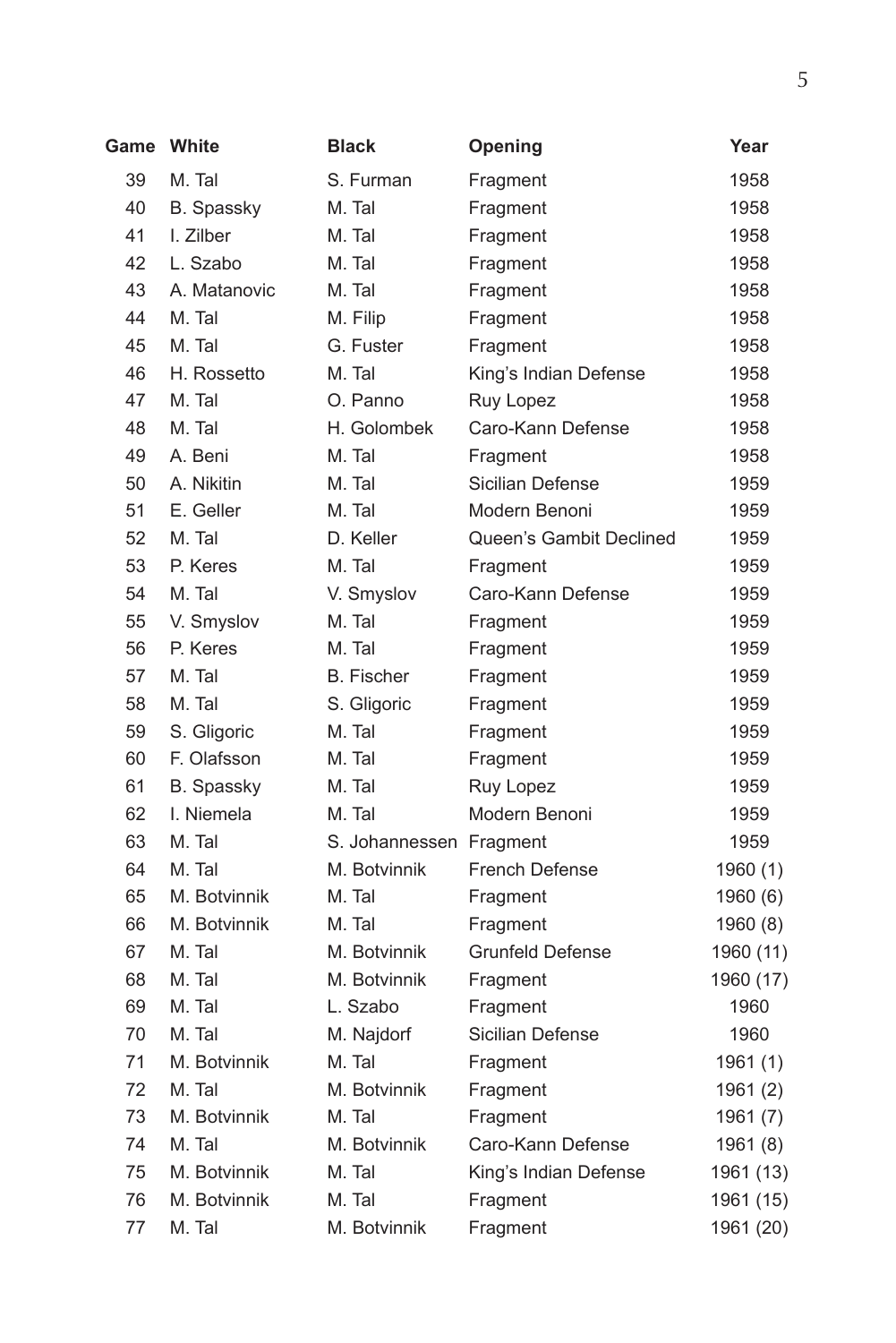#### **Foreword to the English Edition**

When I started playing chess in March 1979 in Riga, everything about the game was associated with Mikhail Tal in my city. Especially a few months later, after Tal's victories in Montreal and the Riga Interzonal.

However, when you start you're not necessarily connected to the top yet. You play in your family, go to chess school and learn simple things about the game.

Being passionate about reading I tried not to miss any book or chess magazine from my father's library. For some reason, Tal and Damsky's book *Attack with Mikhail Tal* was not there but... the small book on Tal by Alexander Koblenz that you now hold in your hands turned out to be the perfect substitute!

A special memory from the book is those lines that might easily go unnoticed:

*After playing a tournament game, he would stay in the Riga chess club until late evening, giving improvised simultaneous displays and playing innumerable casual games.*

*Leaving the club late, Misha was full of excitement. With his cap askew and his coat fluttering in the wind, he would walk about the Riga streets with his friends, who were chess lovers as passionate as him.*

*"Of course, you should have played knight f3 to e5; if he captured that knight, a sacrifice on f7 would decide things…" The words, intelligible only to other chess players, rang in the air. The occasional passers-by would stop, look at those oddballs, and shake their heads in confusion…*

I vividly recall my own post-mortems. Did I stay in the chess school until everyone had finished? Of course I did! Would I also walk back with friends? Yes! But something was different. More than 30 years after Tal's teenage years Riga had grown into a pretty big city and the young players mainly lived in different districts. So we only managed a short exchange of words with an icecream and... tram number 6 or bus number 16 and so on. Until the next day. No deep analysis, everyone was just relying on their knowledge.

The most important part of Koblenz's book for me was my impatient desire to repeat Tal's path to the top, which reading the book sounded simple: even the game annotations looked easy. OK, today we see with the computer that those sometimes brief comments are not always accurate, but I believe that's of minor importance.

It was another 2-3 years before I got to know Koblenz, and a little later (still being extremely shy) Mikhail Tal himself. However, my path had been marked out much earlier and it was thanks to this book on Tal's street fights.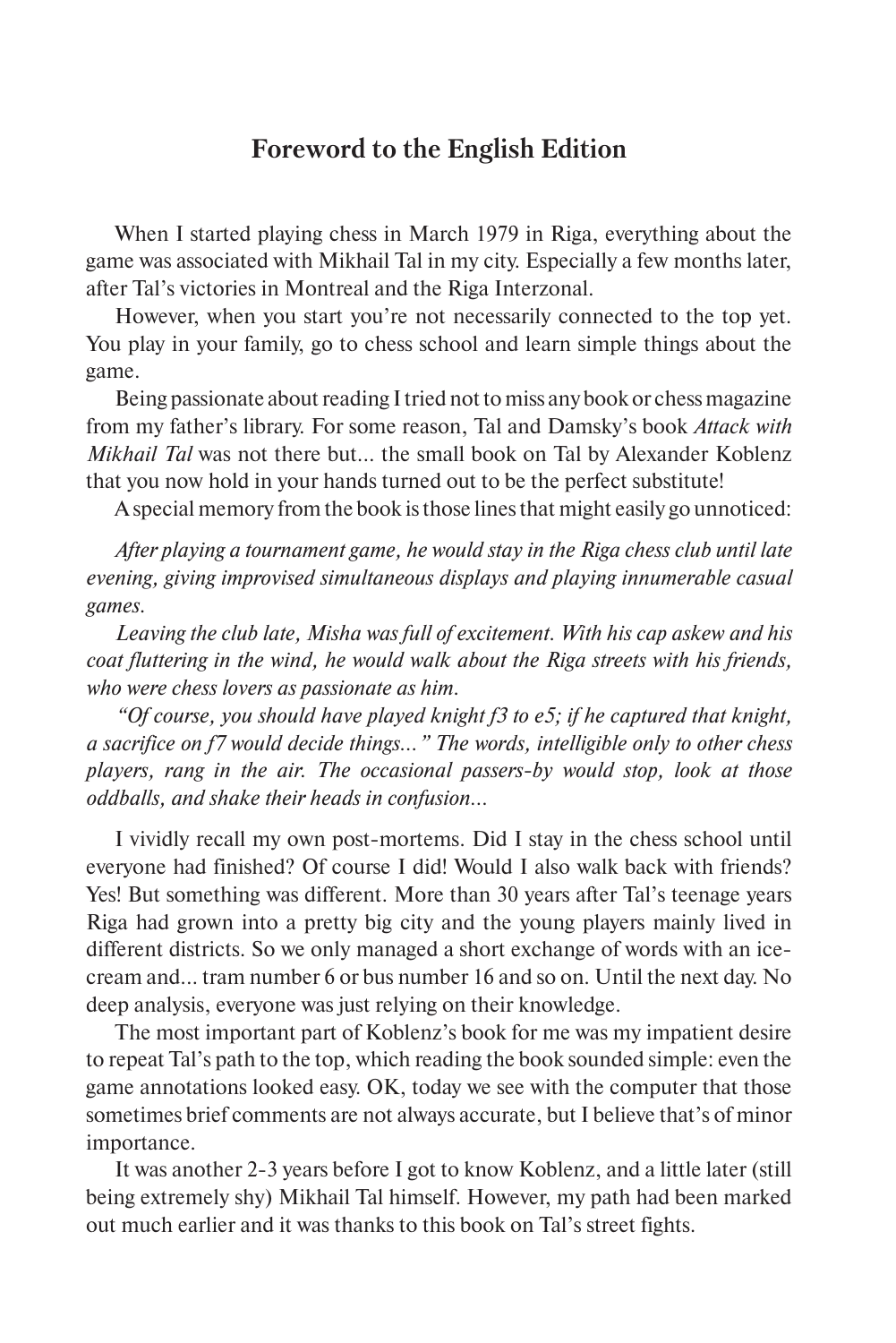Thinking about the past, I realize that the biggest treasure that chess players possessed (and I was one of the last players to get the grandmaster title without computer preparation) was chess emotions. When searching for the truth, you knew that it might not be the ultimate truth, so emotions were the direct bridge from your knowledge to intuition.

The union of Alexander Koblenz and Mikhail Tal was a very emotional one, and reading the book you barely notice how hard their work together on chess was. You read short notes on Tal's almost irrational chess and only between the lines realize how accurately Koblenz and Tal analyzed positions of adjourned games (for example, against Spassky or Botvinnik), and how serious their opening preparation was. Koblenz didn't provide any concrete insights on how to become a grandmaster, he only wrote a sincere story which highly inspired me.

I am very happy that this old but highly instructive book is finally out in English. The old Russian edition has always been a special treasure for me and I truly enjoyed reading it through again (yes, the original version without editor's notes, though I have seen those as well) before writing these few lines.

> **Alexei Shirov**, Riga, 17 February 2021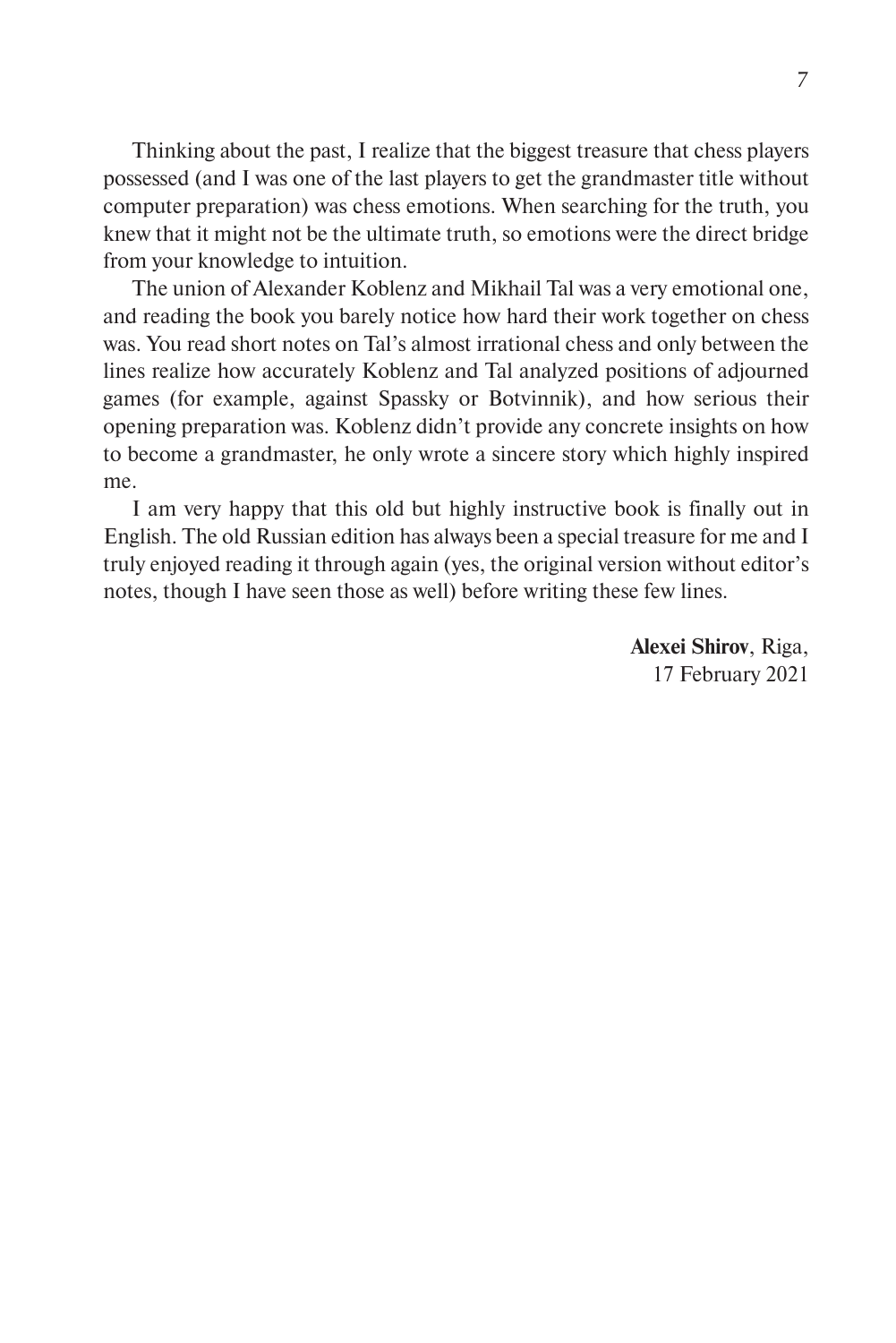## **Introduction**

The name of the ex-world champion Mikhail Tal is famous in the chess world. His games, rapid ascension and world championship win, and then the return match loss, have been widely discussed. The interest in the Riga grandmaster is understandable – no chess player before him has managed to climb to the very top of chess Olympus so soon.

Tal's successes were explained in various ways. Some talked about his special playing style and exceptional luck that accompanied him in tournaments. Others pointed out his "Mozart-like" lightness and even "demonic strength", which supposedly allowed him to achieve great success without much effort. I must immediately disappoint those who opened this book in search for sensations: no "Tal enigma" has ever existed. The talented player's way to the top was difficult and full of trials and tribulations. This book will tell you about the stages along this way, the wins and losses, the fulfilled hopes and disappointments.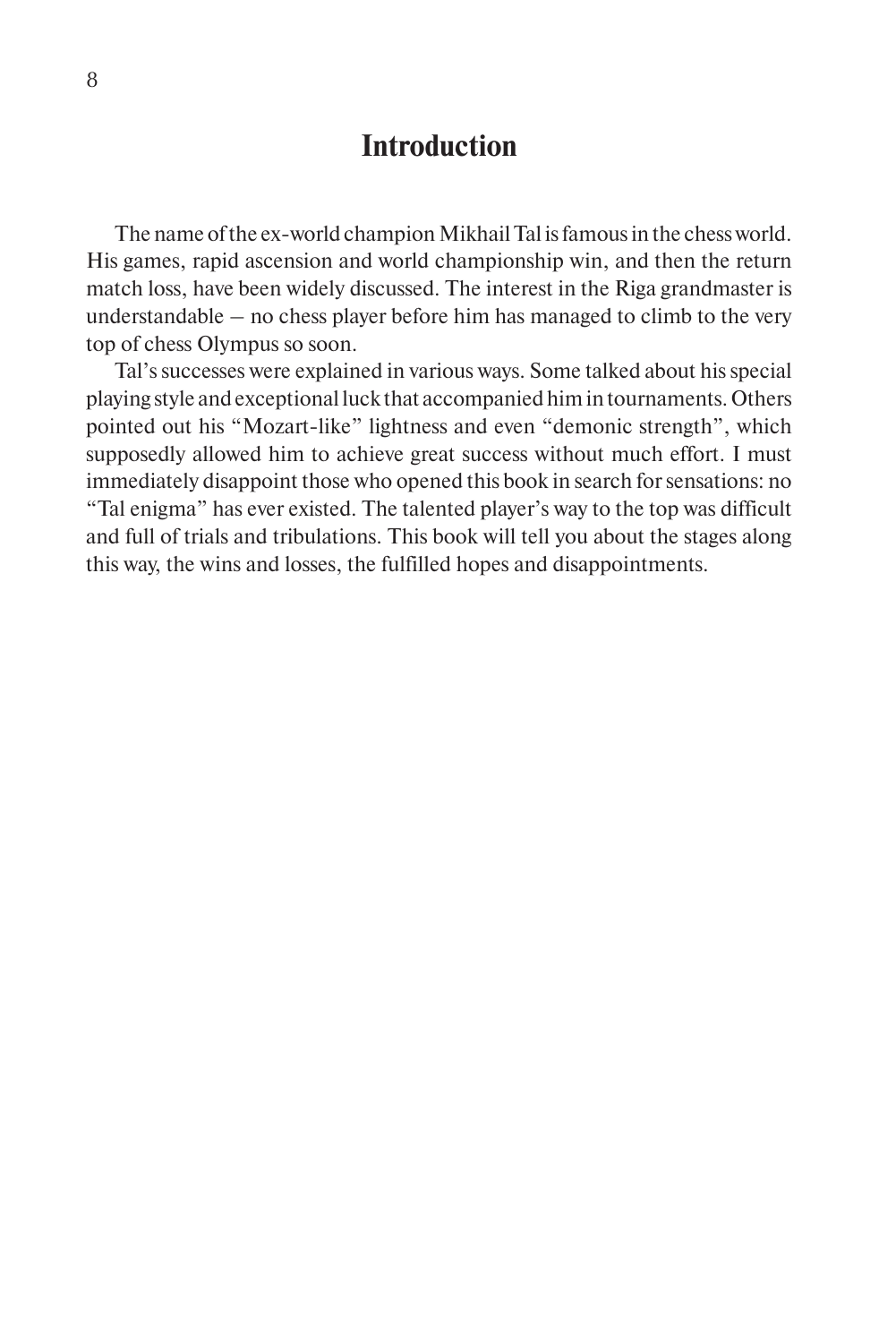### **Twelve Years Ago**

Assembly hall of Riga Middle School number 22. A thin boy with a shy smile approaches the demonstration board. He quickly moves a piece. Black's reply, another move – the solution is correct!

I remember that it wasn't the quickness of the solution that most impressed me, but a drastic change I saw in the boy as soon as he approached the board. He transformed completely. The smile on his face immediately disappeared, he became incredibly serious.

Later, I learned that Misha was a goalkeeper in his class football team, school checkers champion and one of the most active members of the Young Pioneers' Palace chess circle. He was also an avid piano player, his favorite composers being Tchaikovsky and Chopin.

The young Tal studied well, but his mathematics teacher was unhappy: Misha preferred to solve everything in his mind, without writing anything in the exercise book. However, he would make exceptions for the boys from senior classes who'd approach him during the break.

"Misha, quick, help me solve this!"

And, even though it was much more interesting to play football in the courtyard, he would pick up a pencil and quickly write down columns of numbers.

Tal's memory has been exceptional since childhood. During the 24<sup>th</sup> Soviet chess championship, master Aivars Gipslis and I jokingly asked Misha, "Do you remember which line Keres played in the Queen's Gambit against Boleslavsky in the third round of the 20th Soviet championship?"

"Stop pulling my leg," the grandmaster answered. "Boleslavsky played Keres in round 19, not round 3. It was Boleslavsky who had white, and he played the Ruy Lopez."

The passionate, selfless enthusiasm for chess struggle has never left Tal ever since he learned chess. After playing a tournament game, he would stay in the Riga chess club until late evening, giving improvised simultaneous displays and playing innumerable casual games.

Leaving the club late, Misha was full of excitement. With his cap askew and his coat fluttering in the wind, he would walk about the Riga streets with his friends, who were chess lovers as passionate as him.

"Of course, you should have played knight f3 to e5; if he captured that knight, a sacrifice on f7 would decide things…" The words, intelligible only to other chess players, rang in the air. The occasional passers-by would stop, look at those oddballs, and shake their heads in confusion…

And his mother would call the club yet again: "Do you know if Misha has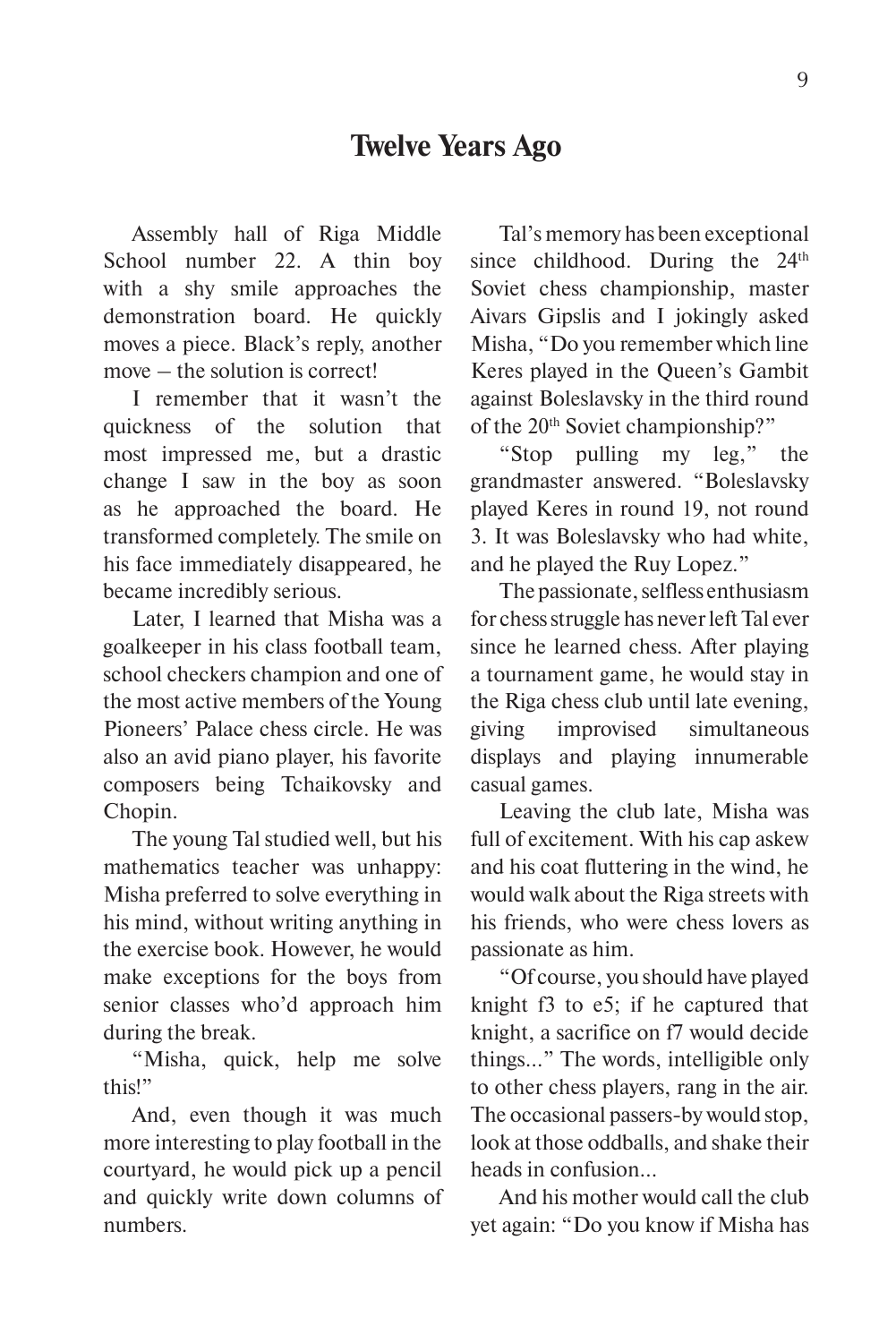finished his game? He hasn't eaten his lunch yet…"

In one such evening, Misha managed to win a truly brilliant game. Here's the finale of the game played at the 1949 youth tournament in Riga.

#### **No. 1 M. Tal – A. Leonov 1949, Riga, Junior Tournament, round 7**



#### **19.**G**f6!**

A great blockading move. White parries the threat f7-f5 and, in his turn, threatens  $20.\nexists xh6$ .

#### **19...**I**f8**

19... $\&$ xf6 didn't help, because after 20. $exf6$  gxf6 21. $\frac{100}{100}$  xh6 f5, white wins with  $22.\text{\textdegreeled{2}}$ g4!. After 19...gxf6, there's 20.exf6  $\oslash$ xf6 21. Wixh6 Wif8 22. W xf6  $\Xi$ d7 23. 2g4 Wg7 24. Wh4, with an unstoppable attack.

**Editor's note:** According to the computer, in the line shown by Koblenz black's play can be radically improved with 21... De4!! (instead of  $21...$   $8.$  which is actually a mistake) 22. $\&$  xe4 f5, and after 23. $\&$  xf5 exf5 24.Cxd5 Ge6 25.Ig5+ Gg6 26.Ce7+ 曾g7 27. 公xg6 幽xg6 28. 幽e7+ 幽f7 black can hold. However, instead of 20.exf6, white should play  $20.\angle$   $\&$  xh7+, which is winning  $-20$ ...  $\&$  xh7 21. $\&$ )g4 營f8 22. hf1 f5 23. hf6+ \ph8 24. hf3 (threatening  $\angle$ f3-g3-g8+) 24...  $\angle$ g7  $25.\Xi$ g $3!+-$ .

**20. f4!** *L***<sub>d</sub>7 21. g4** *L***<sub>e</sub>8 22.**①f6+! ②xf6 23.exf6  $\Xi$ c7 24.fxg7 K**xg7 25.**I**e5**+ **Black resigned**.

The passion for chess didn't stop Tal from graduating from high school ahead of time (he absorbed the whole elementary school program in just one year), and then from Latvian State University, where he majored in literature.

Tal already realized in his youth that to be successful in chess, it's necessary to work very hard. This means studying theory, analyzing games of masters and grandmasters, playing through your own games, and learning from your mistakes.

But he had no time for that. School during the days, tournaments in the evenings, so he could only study theory at night.

"Come to our home," Misha's father would invite me, "perhaps you can reason with him? He read chess books until morning again."

Once, during a walk, I seized the moment and tried to prove the importance of a correct daily regimen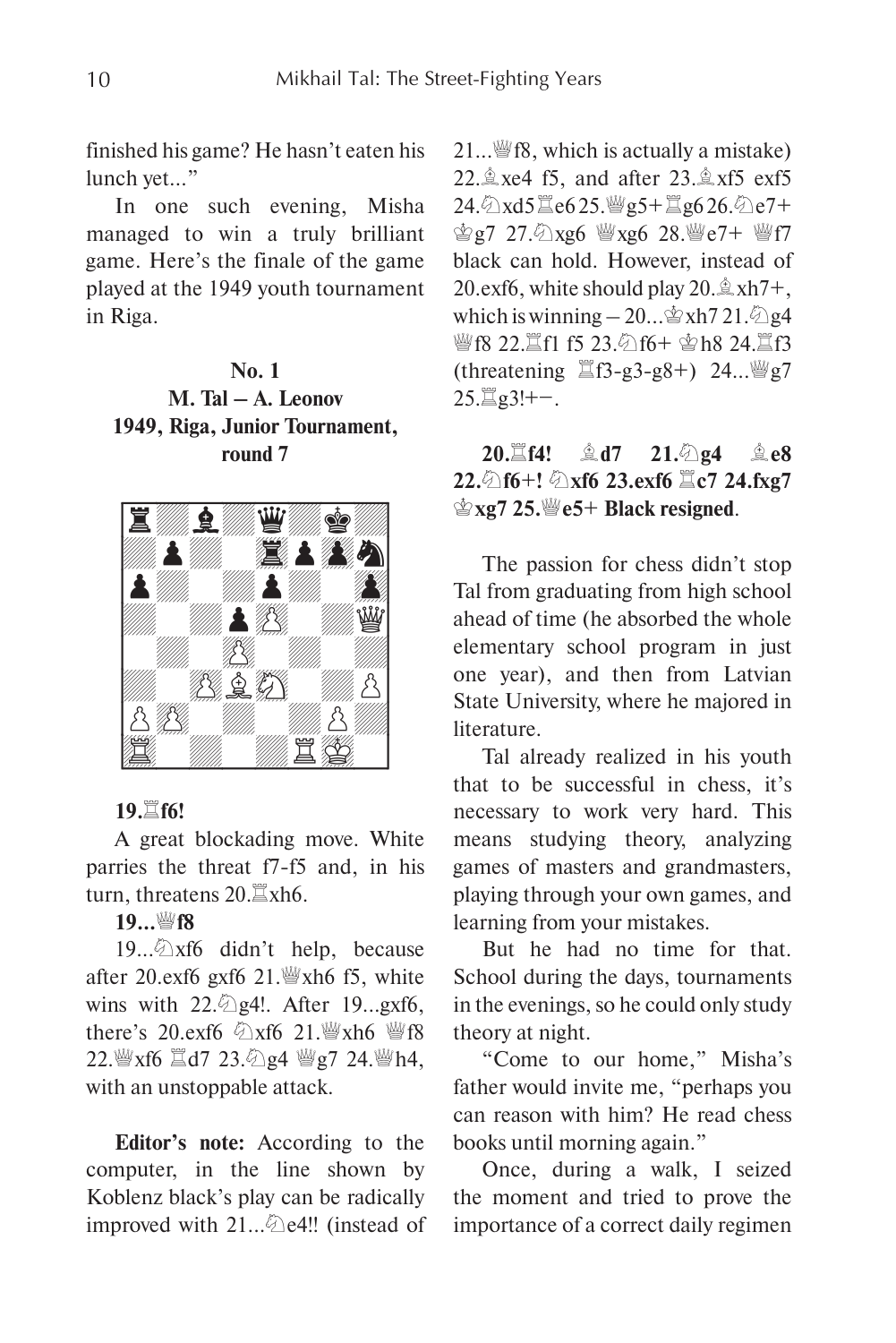## **Gens Una Sumus**

"We are one family". These words from the ancient language of Latin comprise the motto of the International Chess Federation. We're at the 14<sup>th</sup> Chess Olympiad in Leipzig. People are talking in different languages – German, Russian, English, French, Spanish, Mongolian, many others – but chess players need no translators: the universal language of chess can be understood by everyone.

At the reception organized by the East German government in honor of the chess players, Paul Keres spoke on behalf of the Olympians:

"Despite our opposing interests, there's cordial friendship at the tournament of nations. I think that many should learn how to maintain the spirit of international solidarity here!"

The last words are drowned in applause. The American chess players approach the Soviet team's table and raise their glasses in friendship – friendship between the chess players of all countries, friendship between all nations.

Bobby Fischer offers to tell Tal's future.

"OK. Tell me, Bobby, how will the return match against Botvinnik end?" Tal asks.

Fischer looks intently at the world champion's palm and says, "You don't like to lose!"

"Who does?"

The loud laughter stopped Fischer's palmistry session.

We made a lot of new friends in Leipzig. Chess people from many countries asked the Soviet players for advice, and shared their joys and sorrows with them.

We learned that free Cuba had revived the glorious chess traditions of Capablanca, that chess was becoming widely popular among the people.

"We are proud that our country gave chess to humanity," said the Indian journalist Chandragupta Agrawal in a short interview. "After winning independence, our team is taking part in the team world championship. We are obviously weaker than players from many other countries, but we'll do everything in our power to catch up."

Bombay student Manuel Aaron proved that these weren't empty words. In the match against the Netherlands, he defeated the exworld champion Max Euwe, while in the Argentina match, he drew with grandmaster Miguel Najdorf.

The English and French chess players had a hard time believing that the Mongolian government had assigned a comfortable three-story building to a chess club.

Concurrently with the Olympiad, Leipzig organized an exhibition entitled "Chess Through the Ages".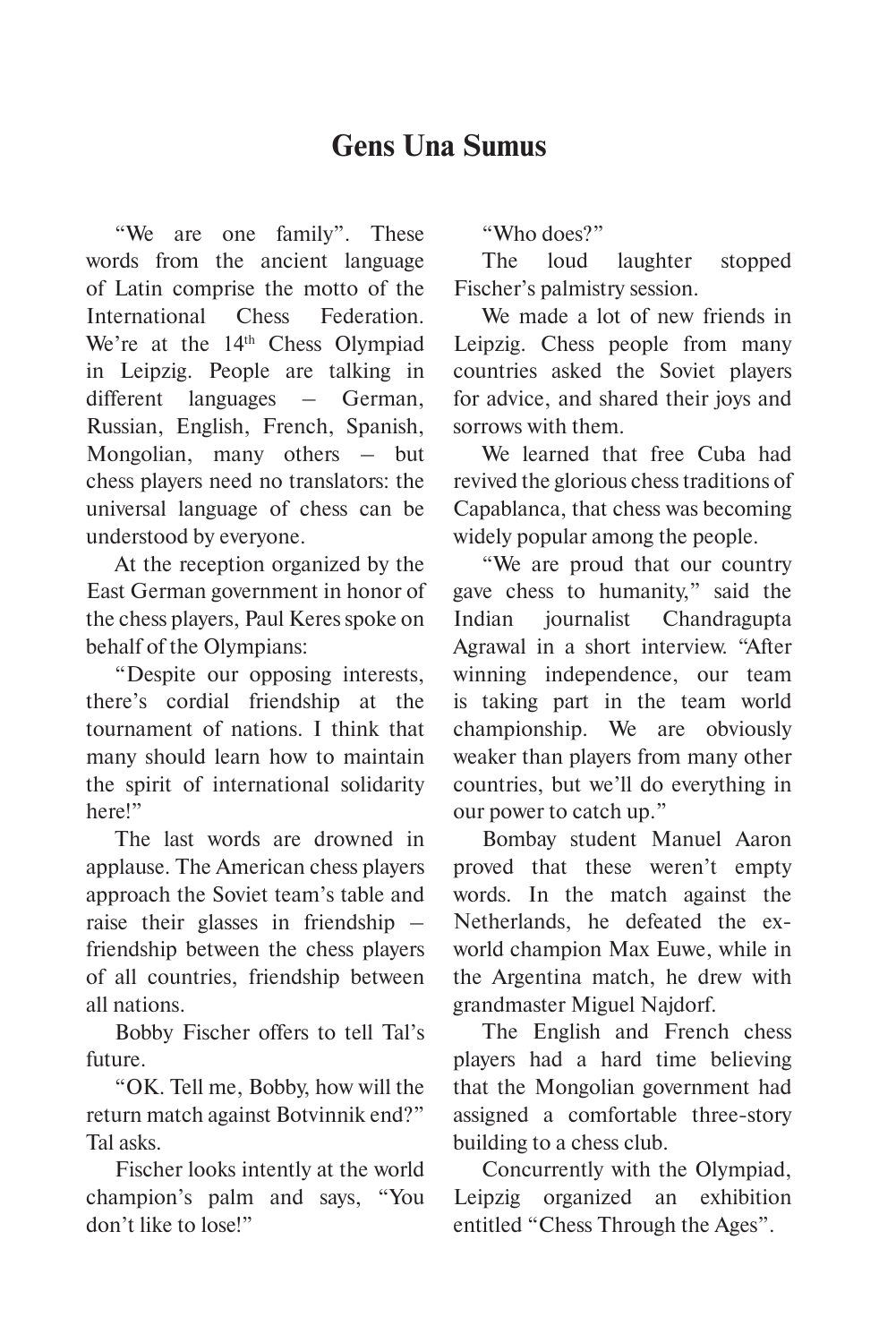It was quite a challenge to view all the exhibits sent by 150 museums and many private collectors from all over the world over such a short period of time.

The Soviet exhibition opened with a stand "Lenin and chess". In the section "Chess is the people's game", foreign chess players could find the answer as to why new chess talents keep coming up every year in the land of socialism. The showcase of Soviet chess literature stunned the foreigners with huge print numbers: 30,000, 50,000, 100,000 copies…

In the same showcase, I saw our *Sahs* magazine, both in Russian and Latvian, as well as books published by the Latvian State Publishing House.

Everyone marveled at the chess pieces made by Russian artisan Shushkanov and inspired by the story of Sadko. These fairytale pieces were earlier awarded a Great Gold medal at the Brussels World Fair. The Central Art Workers' House poster for the David Oistrakh versus Sergei Prokofiev chess match attracted much attention as well.

The average attendance of each round in Leipzig was around 5,000 – it's a record for chess competitions.

The last round couldn't change much in the tournament table. The Soviet team had already won, the US team had finished second, and Yugoslavia had taken third place.

We are accustomed to the success of the USSR national chess team, which always wins gold at the

Olympiads. When the event is already won, the days of difficult battles get slowly forgotten. Those who follow the competition only in newspapers may think that the victory of our chess players, who are stronger on average than the foreign masters and grandmasters, was easy, almost a foregone conclusion. But those who witnessed the Olympiad in person know how difficult the decisive games truly were. The results were only settled literally in the last minutes…

The Soviet grandmasters were happy to write a new page in the history book of Soviet sports victories with their Leipzig win.

Mikhail Tal was, without a doubt, the most popular player at the Olympiad (world champions are always the center of attention). In the last round, Tal made sure that there was a sensation – he lost to the English player Johnathan Penrose.

"Now I have enough work for a year," Penrose said after the game with a smile. "I'll be going from town to town and showing my game against the world champion!"

Tal's game against the Hungarian grandmaster Laszlo Szabo was rather interesting.

Szabo, an aggressive, attacking player, got a position to his taste. It seemed that Tal wouldn't be able to withstand the onslaught of the black pieces. But in the close-quarter street fight, Tal suddenly launched a counter-attack and crushed black's position.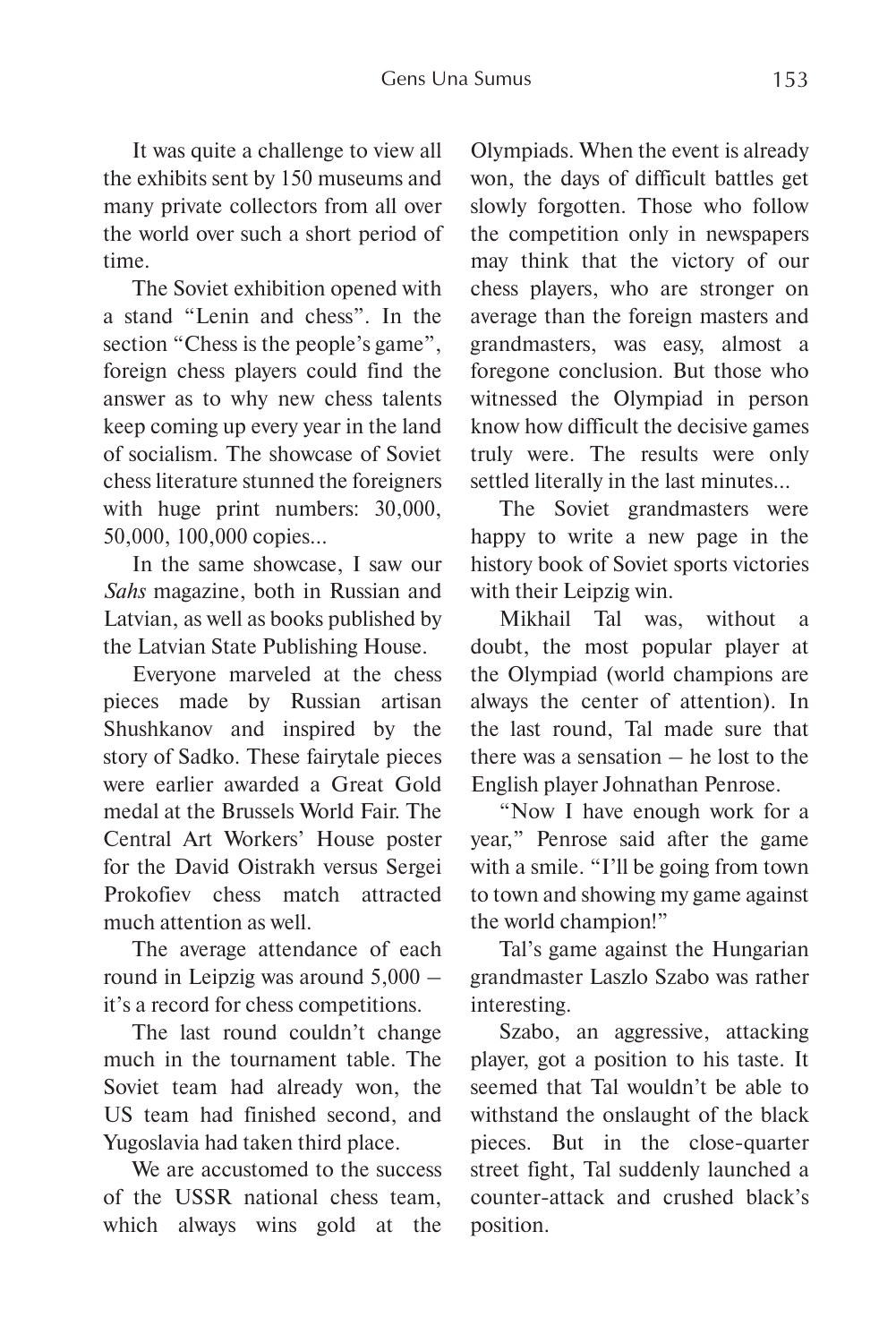**No. 69 M. Tal – L. Szabo 1960, Leipzig, 14th Olympiad Final, round 4**



Szabo gets rid of his double pawns and seizes the initiative.

**22...b5 23.**E**c5 b4 24.**C**a4**   $\mathbb{E}$ **xe4 25.** $\mathbb{\hat{A}}$ **xd6 cxd6 26.** $\mathbb{E}$ **xd6**  $\mathbb{W}$ e7 (planning to bolster the attack with a **pawn sacrifice) 27.** $\angle$ **d2!** 2h5

**Editor's note:** 27... *Leas* posed more problems for his opponent, activating the rook and retaining various options for the knight.

#### **28.g3** *鱼h3 29.***②g2**  $\Xi$ **e8 30.④c5**

Tal thought for long on each move, while Szabo played quickly and assuredly: he thought that black's attack would suggest itself. The next move was made by the Hungarian grandmaster without much thought either.

#### **30...**G**e2**

A mistake. The correct move was  $30...\overset{\triangle}{\otimes}xg2+31.\overset{\triangle}{\otimes}xg2 \overset{\triangle}{\equiv}e3$ , with an equal position.

**Editor's note:** Actually, after the game move the position is equal as well.

**31. Exe2 ■ xe2 32. 宫g1 ▲ xg2** (white threatened 33.Ge1) **33.**K**xg2 幽**24

**Editor's note:**  $33...$   $165!$  was a much stronger move (on this square, the queen protects both the a6 and c6 pawns and completely nullifies the idea  $\mathbb{W}$ d4-c4+) 34. $\mathbb{W}$ d4  $\mathbb{Z}$ g7=.



#### **34.**<sup>*W*</sup>**d4!**

White goes on the counter-attack. Now it was Szabo's turn to think for a while.

Editor's note: 34. If 3 was probably stronger – on the one hand, white is targeting c6, while on the other hand, he offers to transition to an endgame which will be better for him – black's a- and c-pawns are too weak.

#### **34...a5 35.**G**f2** K**f7**

**Editor's note:** This move is a mistake, and black's position is now very hard.